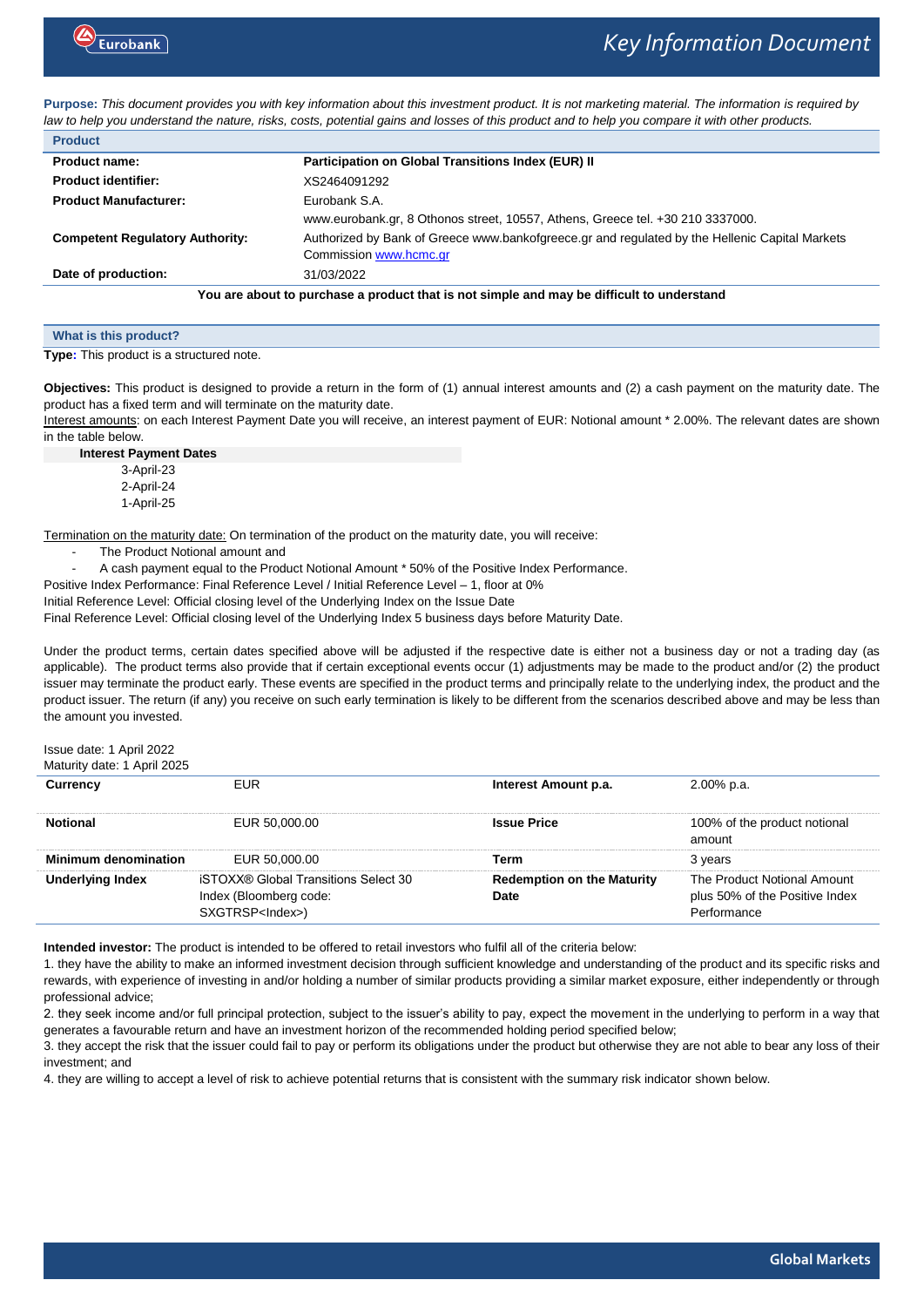### **What are the risks and what could I get in return?**



The risk indicator assumes you keep the product until the agreed settlement date.

You may not be able to end your product early. You may have to pay significant extra costs to end your product early.

The summary risk indicator is a guide to the level of risk of this product compared to other products. It shows how likely it is that the product will lose money because of movements in the markets or because we are not able to pay you.

We have classified this product as 5 out of 7, which is a medium-high risk class. **Be aware of currency risk**. **You will receive payments in a different currency, so the final return you will get depends on the exchange rate between the two currencies**. This risk is not considered in the indicator shown above. You are entitled to receive back at least 100.00 % of your capital. Any amount over this, and any additional return, depends on future market performance and is uncertain. However, this protection against future market performance will not apply if you cash-in before the Maturity date. If we are not able to pay you what is owed, you could lose your entire investment. However, you may benefit from a consumer protection scheme (see section "What happens if the Bank is unable to pay out?"). The indicator shown above does not consider this protection. For detailed information about all risks relating to the product please refer to the risk sections of the Eurobank S.A. Programme and any supplements thereto as specified in the section "Other relevant information" below.

### **Performance Scenarios**

**Market developments in the future cannot be accurately predicted. The scenarios shown are only an indication of some of the possible outcomes based on recent returns. Actual returns could be lower.**

**Investment of EUR 10,000.00**

| <b>Scenarios</b>  |                                     | 1 year        | 2 years       | <b>18 March 2025</b><br><b>(Recommended Holding</b><br>Period) |
|-------------------|-------------------------------------|---------------|---------------|----------------------------------------------------------------|
| <b>Stress</b>     | What you might get back after costs | EUR 10,577.21 | EUR 10.570.86 | EUR 10.570.00                                                  |
|                   | Percentage return                   | $5.77\%$      | 5.71%         | 5.70 %                                                         |
| Unfavourable      | What you might get back after costs | EUR 10,633.57 | EUR 10.592.52 | EUR 10.570.00                                                  |
|                   | Percentage return                   | 6.34%         | $5.93\%$      | 5.70%                                                          |
| Moderate          | What you might get back after costs | EUR 10.854.82 | EUR 10.738.18 | EUR 10.570.00                                                  |
|                   | Percentage return                   | $8.55\%$      | 7.38%         | 5.70%                                                          |
| <b>Favourable</b> | What you might get back after costs | EUR 11.427.95 | EUR 11.690.57 | EUR 11.977.25                                                  |
|                   | Percentage return                   | 14.28 %       | 16.91 %       | 19.77 %                                                        |

This table shows the money you could get back until the Maturity date, under different scenarios, assuming that you invest EUR 10,000.00. The scenarios shown illustrate how your investment could perform. You can compare them with the scenarios of other products. The scenarios presented are an estimate of future performance based on evidence from the past on how the value of this investment varies, and are not an exact indicator. What you get will vary depending on how the market performs and how long you keep the product. The stress scenario shows what you might get back in extreme market circumstances, and it does not take into account the situation where we are not able to pay you. In addition, you should note that the results shown for the intermediate holding periods do not reflect estimates of the product's future value. You should therefore not base your investment decision on the results shown for these interim holding periods. The figures shown include all the costs of the product itself, but may not include all the costs that you pay to your advisor or distributor. The figures do not take into account your personal tax situation, which may also affect how much you get back.

# **What happens if the Bank is unable to pay out?**

You are exposed to the risk that the Bank, as issuer, might be unable to meet its obligations in connection with the product, for instance in the event of bankruptcy or an official directive for resolution action. In case of the Bank's resolution, the rules and measures enshrined in the Law 4335/2015 and the Bank Recovery and Resolution Directive 2014/59/EU (BRRD) shall apply. Within this legislative framework, the resolution authorities can adopt the bailin recovery tool, which may have significant consequences for you as an investor, since it may materially adversely affect the value of the product and could lead to you losing some or all of your investment in the product. Please note that the product is a debt instrument and as such is not covered by any deposit protection scheme.

# **What are the costs?**

The Reduction in Yield (RIY) shows what impact the total costs you pay will have on the investment return you might get. The total costs take into account one-off, ongoing and incidental costs.

The amounts shown here are the cumulative costs of the product itself, for the Recommended Holding Period. They include potential early exit penalties. The figures assume you invest EUR 10,000.00. The figures are estimates and may change in the future.

The person selling you this product may charge you other costs. If so, this person will provide you with information about these costs, and show you the impact that all costs will have on your investment over time.